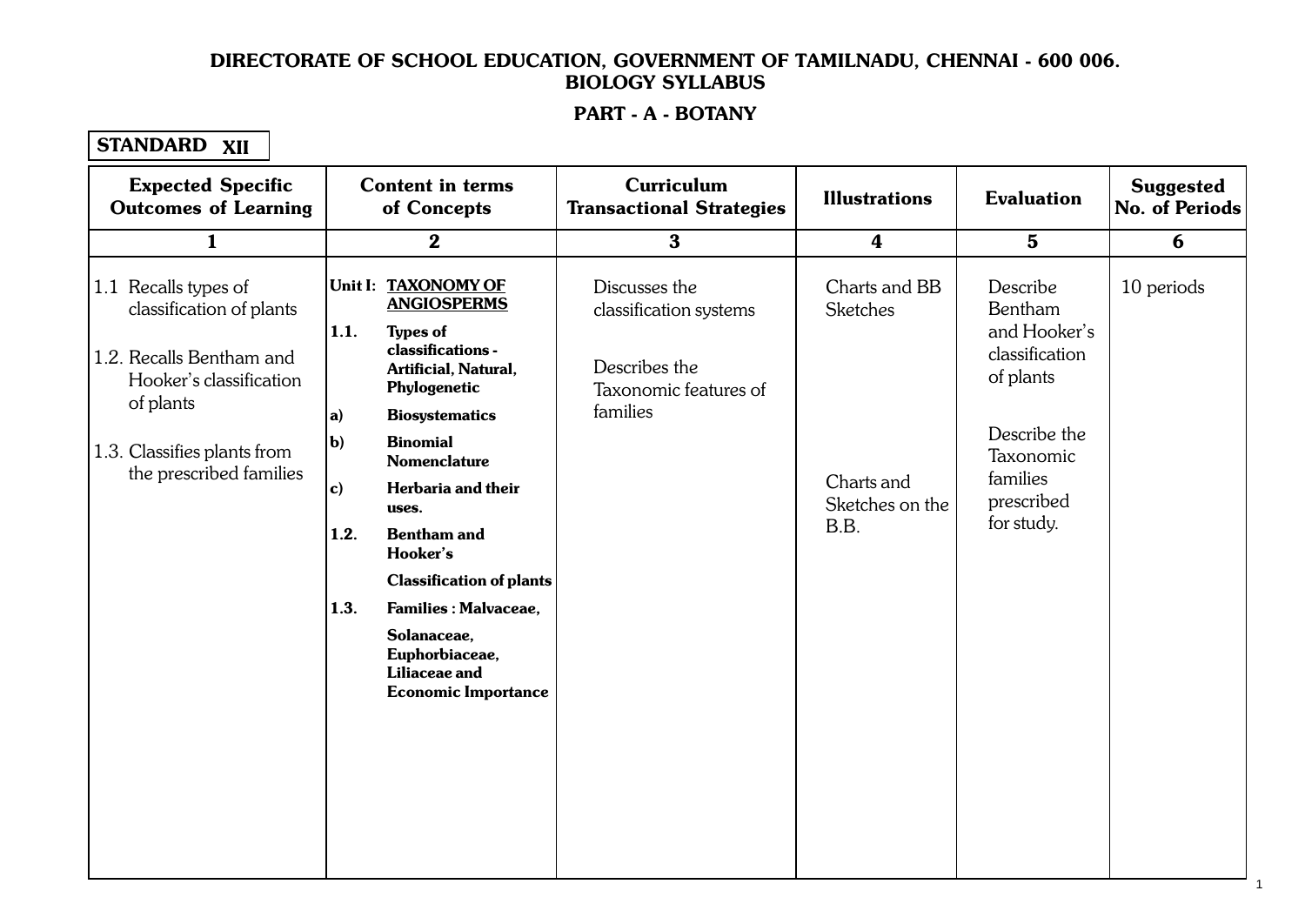#### PART - A - BOTANY 1.1. Cellular Level Organisation of the Contract of the Contract of the Contract of the Contract of the Contract of

## STANDARD XII

| $\bf{3}$<br>$\boldsymbol{2}$<br>$\boldsymbol{4}$<br>$5\phantom{1}$<br>$\mathbf{1}$<br>2.1. to 2.4.<br>Unit II: PLANT ANATOMY<br>Describe the<br>Explains the anatomy<br>Charts and BB<br>of Dicot and Monocot<br>Descriminates<br><b>Sketches</b><br>Anatomy of<br>2.1.<br><b>Tissues and Tissue</b><br>Dicots and<br>between anatomy of<br>plants with charts and<br><b>Systems</b><br>monocots and Dicot<br>Sketches on the B.B.<br>Monocots<br>2.2.<br><b>Anatomy of</b><br>with reference to stem<br><b>Monocot and Dicot</b><br><b>Roots</b><br>and root.<br>i) Stem<br>2.3.<br><b>Anatomy of</b><br>Charts and B.B.<br>(ii) Root<br><b>Monocot and Dicot</b><br><b>Sketches</b><br>Recognises anatomy<br><b>Stems</b><br>of Dicot Leaf<br>2.4.<br><b>Anatomy of Dicot</b><br>Draw labelled<br>Leaf<br>sketches of<br>T.S. of Stem<br>and Root. | 6          |
|------------------------------------------------------------------------------------------------------------------------------------------------------------------------------------------------------------------------------------------------------------------------------------------------------------------------------------------------------------------------------------------------------------------------------------------------------------------------------------------------------------------------------------------------------------------------------------------------------------------------------------------------------------------------------------------------------------------------------------------------------------------------------------------------------------------------------------------------------|------------|
|                                                                                                                                                                                                                                                                                                                                                                                                                                                                                                                                                                                                                                                                                                                                                                                                                                                      |            |
|                                                                                                                                                                                                                                                                                                                                                                                                                                                                                                                                                                                                                                                                                                                                                                                                                                                      | 10 periods |
| Describe the<br>anatomy of a<br>Dicot Leaf.<br>Draw labelled<br>sketches of<br>the T.S. Dicot<br>Leaf.                                                                                                                                                                                                                                                                                                                                                                                                                                                                                                                                                                                                                                                                                                                                               |            |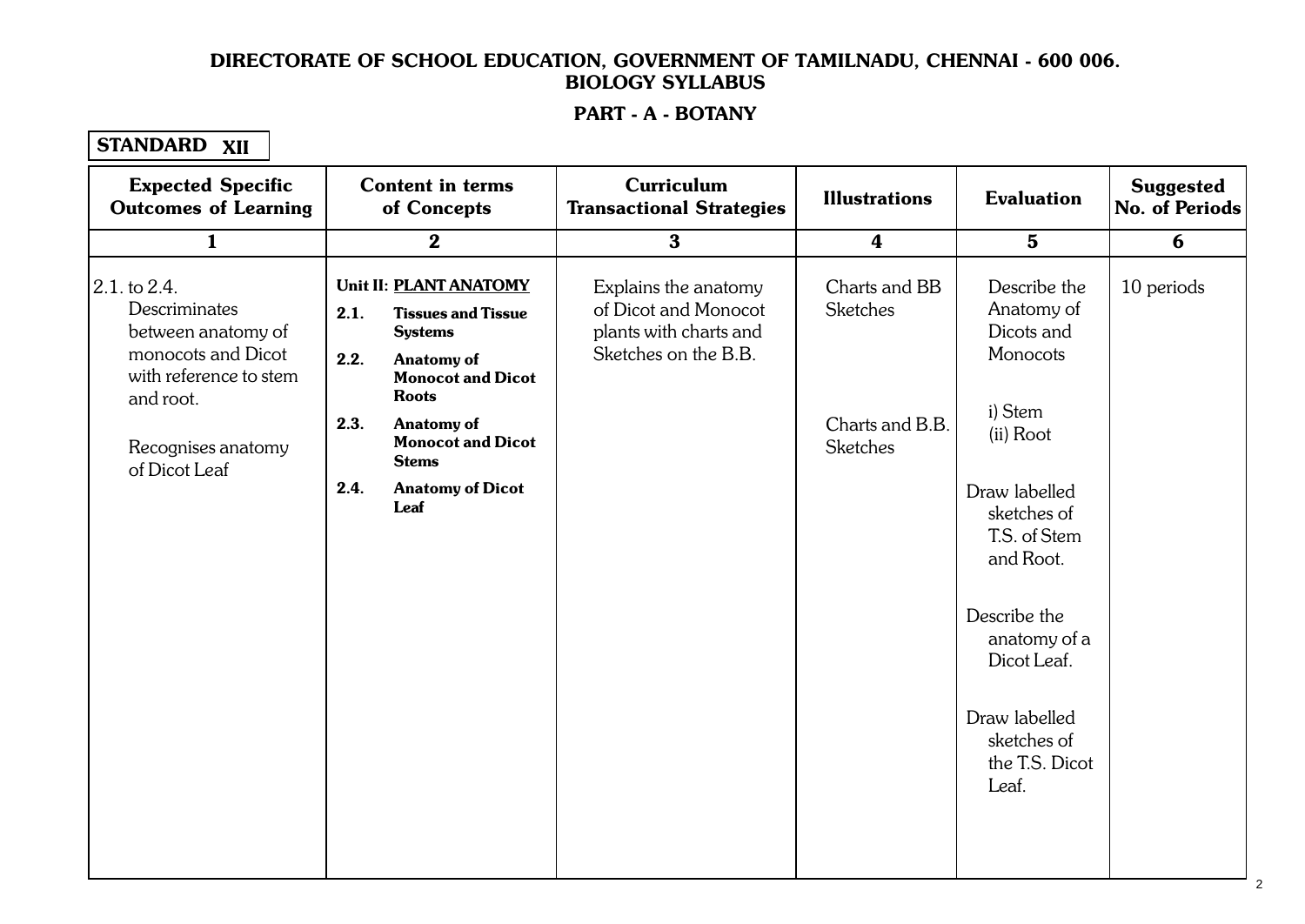# PART - A - BOTANY

# STANDARD XII

#### 1. 1. Cellular Level Organisation of the California Constitution of the California Constitution of the Califor<br>1. Cellular Level Organisation of the California Constitution of the California Constitution of the California Unit - III Cell Biology and Genetics

| <b>Content in terms</b><br>of Concepts                                                                                                                                                                                                                                                                                                                                                                                                                                                                   | <b>Curriculum</b><br><b>Transactional Strategies</b>                                                                                                                                              | <b>Illustrations</b>             | <b>Evaluation</b>                                                                                                                                                                    | <b>Suggested</b><br>No. of Periods |
|----------------------------------------------------------------------------------------------------------------------------------------------------------------------------------------------------------------------------------------------------------------------------------------------------------------------------------------------------------------------------------------------------------------------------------------------------------------------------------------------------------|---------------------------------------------------------------------------------------------------------------------------------------------------------------------------------------------------|----------------------------------|--------------------------------------------------------------------------------------------------------------------------------------------------------------------------------------|------------------------------------|
| $\bf{2}$                                                                                                                                                                                                                                                                                                                                                                                                                                                                                                 | $\bf{3}$                                                                                                                                                                                          | $\boldsymbol{4}$                 | $5\phantom{.0}$                                                                                                                                                                      | 6                                  |
| Unit III: CELL BIOLOGY &<br><b>GENETICS</b><br>3.1.<br><b>Chromosomes:</b><br><b>Structure and Types</b><br>3.2.<br><b>Genes and Genome</b><br>3.3.<br>Linkage and<br><b>Crossing over - Gene</b><br><b>Mapping</b><br>3.4.<br><b>Recombination of</b><br><b>Chromosomes</b><br>3.5.<br><b>Mutation</b><br>3.6.<br><b>Chromosomal</b><br>aberrations<br>3.7.<br><b>DNA</b> as Genetic<br><b>Material: Structure</b><br>of DNA, Replication<br>of DNA<br>3.8.<br><b>Structure of RNA</b><br>and its types | Explains<br>Chromosomes, Genes<br>Genome and related<br>phenomena<br>Discusses the structure<br>and function of DNA<br>and RNA with labelled<br>sketches and<br>appropriate Charts and<br>Models. | Charts and BB<br><b>Sketches</b> | Explain the<br>genetical<br>phenomena<br>given at 3.1.<br>to $3.6$ .<br>Explain<br>structure of<br>DNA & its<br>Replication<br>Explain the<br>types of RNA<br>and their<br>functions | 10 periods                         |
|                                                                                                                                                                                                                                                                                                                                                                                                                                                                                                          |                                                                                                                                                                                                   |                                  |                                                                                                                                                                                      |                                    |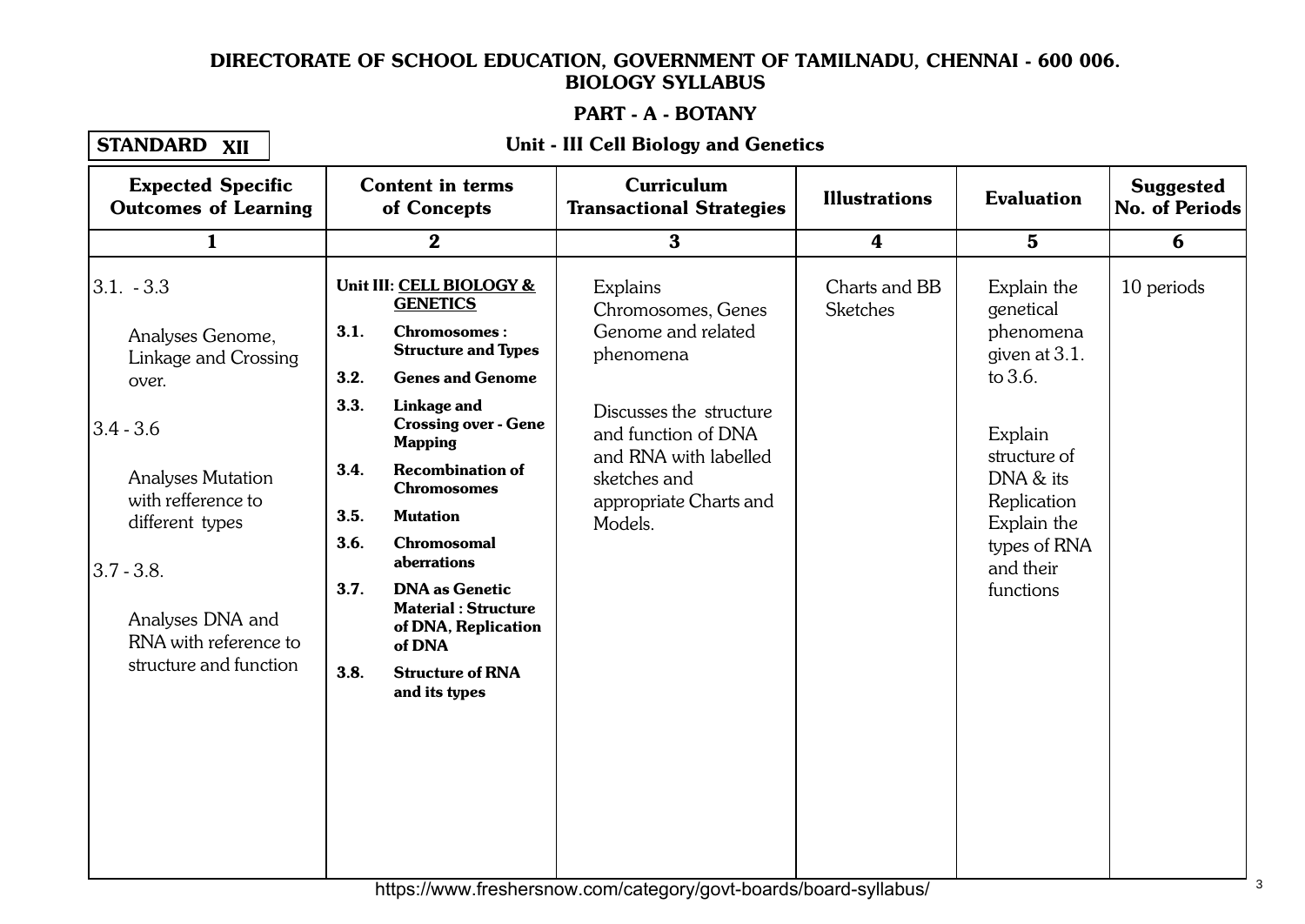#### PART - A - BOTANY 1. 1. Cellular Level Organisation and the contract of the contract of the contract of the contract of the cont<br>1. Cellular Level Organisation and the contract of the contract of the contract of the contract of the contract

### STANDARD XII

#### Unit - IV Biotechnology

| <b>Expected Specific</b><br><b>Outcomes of Learning</b>              | <b>Content in terms</b><br>of Concepts                                                                                                                                                                                                                       | Curriculum<br><b>Transactional Strategies</b>                                                                                                                                               | <b>Illustrations</b> | <b>Evaluation</b>                                 | <b>Suggested</b><br>No. of Periods |
|----------------------------------------------------------------------|--------------------------------------------------------------------------------------------------------------------------------------------------------------------------------------------------------------------------------------------------------------|---------------------------------------------------------------------------------------------------------------------------------------------------------------------------------------------|----------------------|---------------------------------------------------|------------------------------------|
| $\mathbf{1}$                                                         | $\boldsymbol{2}$                                                                                                                                                                                                                                             | $\mathbf{3}$                                                                                                                                                                                | $\boldsymbol{4}$     | $5\phantom{1}$                                    | 6                                  |
| $4.1. - 4.5.$<br>Analyses various<br>Biotechnological<br>innovations | Unit IV: BIOTECHNOLOGY<br>4.1.<br><b>Recombinant DNA</b><br><b>Technology</b><br>4.2.<br><b>Transgeneric Plants</b><br>and Microbes<br><b>Plant Tissue Culture</b><br>4.3.<br>and its Applications<br>4.4.<br><b>Protoplast fusion</b><br>4.5.<br><b>SCP</b> | <b>Discusses</b><br>Biotechnological<br>innovations with<br>examples and Sketches<br>on the B.B.<br>Uses slides on<br>Biotechnological<br>innovations and<br>explains in the Class<br>Room. |                      | Explain the<br>innovations<br>in<br>Biotechnology | 10 periods                         |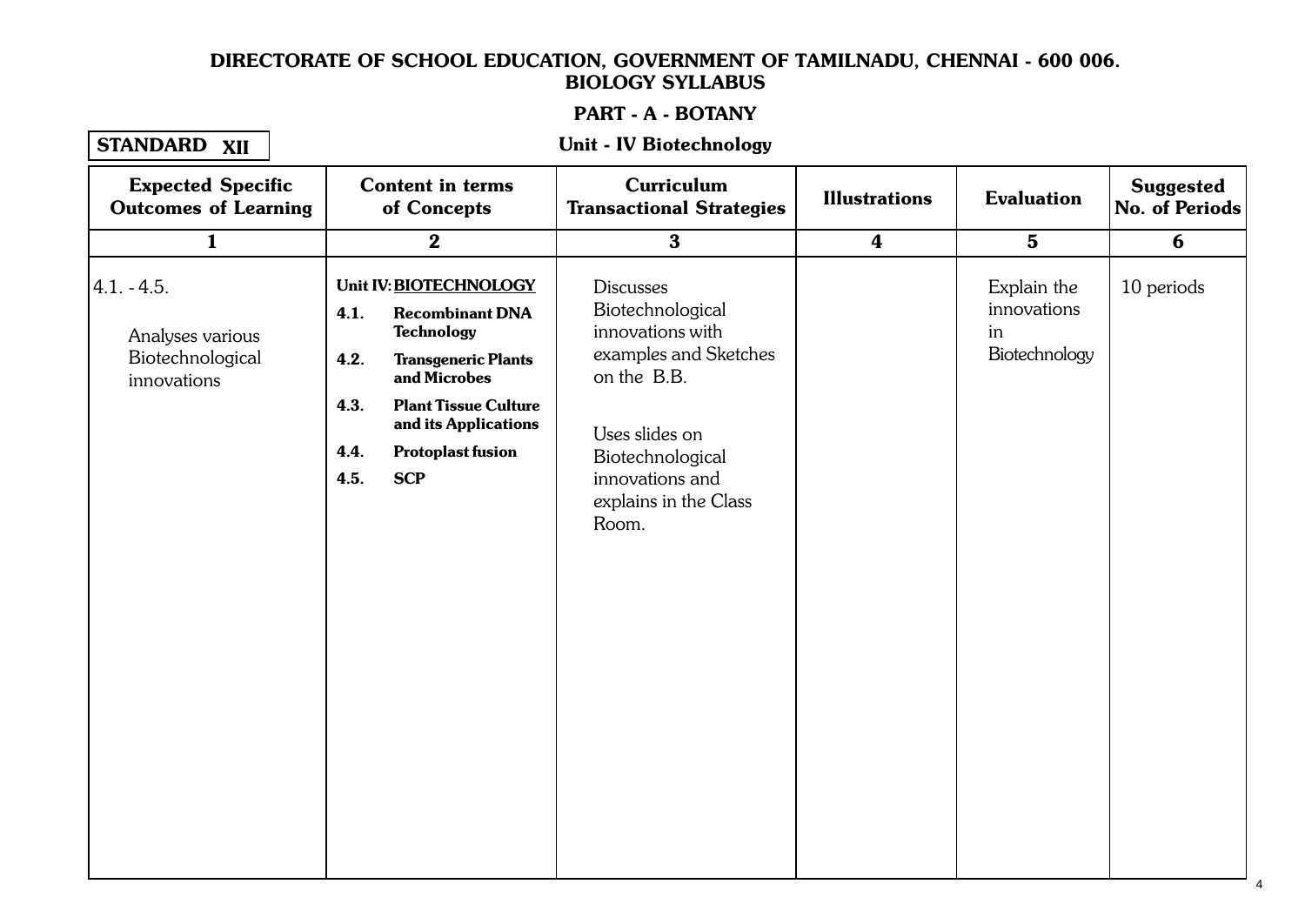#### PART - A - BOTANY 1. 1. Cellular Level Organisation of the Contract of the Contract of the Contract of the Contract of the Contr<br>1. Cellular Level Organisation of the Contract of the Contract of the Contract of the Contract of the Contract

### STANDARD XII

#### Unit - V Plant Physiology

| <b>Expected Specific</b><br><b>Outcomes of Learning</b>                                                        | <b>Content in terms</b><br>of Concepts                                                         | <b>Curriculum</b><br><b>Transactional Strategies</b>                                     | <b>Illustrations</b>                              | <b>Evaluation</b>                                             | <b>Suggested</b><br><b>No. of Periods</b> |
|----------------------------------------------------------------------------------------------------------------|------------------------------------------------------------------------------------------------|------------------------------------------------------------------------------------------|---------------------------------------------------|---------------------------------------------------------------|-------------------------------------------|
| $\mathbf{1}$                                                                                                   | $\bf{2}$                                                                                       | $\bf{3}$                                                                                 | $\boldsymbol{4}$                                  | $5\phantom{.}$                                                | 6                                         |
| 5.1. Analyses the<br><b>Biochemical process</b><br>of Photosynthesis with<br>reference to different<br>aspects | <b>Unit I: PLANT</b><br><b>PHYSIOLOGY</b><br><b>Photosynthesis:</b><br>5.1.<br>a) Significance | Discusses the<br>Biochemical process of<br>Photosynthesis with<br>Charts and BB sketches | Appropriate<br>Charts and B.B.<br><b>Sketches</b> | 1. Explain the<br>Biochemical<br>process of<br>Photosynthesis | 15 periods                                |
|                                                                                                                | b) Site of Photosynthesis                                                                      | Describes                                                                                |                                                   |                                                               |                                           |
| Recognises Parasites,<br>Saprophytes and<br>Insectivorous plants                                               | c) Photochemical and<br><b>Biosynthetic</b><br>phases                                          | Heterotrophic modes of<br>nutrition in certain<br>plants.                                |                                                   |                                                               |                                           |
|                                                                                                                | d) Electron Transport<br><b>System</b>                                                         |                                                                                          |                                                   |                                                               |                                           |
|                                                                                                                | e) Photophosphorylation<br>(Cyclic and Non-<br>cyclic)                                         |                                                                                          |                                                   |                                                               |                                           |
|                                                                                                                | f) C3 and C4 pathways                                                                          |                                                                                          |                                                   |                                                               |                                           |
|                                                                                                                | g) Photorespiration                                                                            |                                                                                          |                                                   |                                                               |                                           |
|                                                                                                                | h) Factors affecting<br><b>Photosynthesis</b>                                                  |                                                                                          |                                                   |                                                               |                                           |
|                                                                                                                | i) Mode of Nutrition :                                                                         |                                                                                          |                                                   |                                                               |                                           |
|                                                                                                                | Autotrophic                                                                                    |                                                                                          |                                                   |                                                               |                                           |
|                                                                                                                | Heterotrophic                                                                                  |                                                                                          |                                                   |                                                               |                                           |
|                                                                                                                | (Saprophytic, Parasitic &<br>Insectivorous plants)                                             |                                                                                          |                                                   |                                                               |                                           |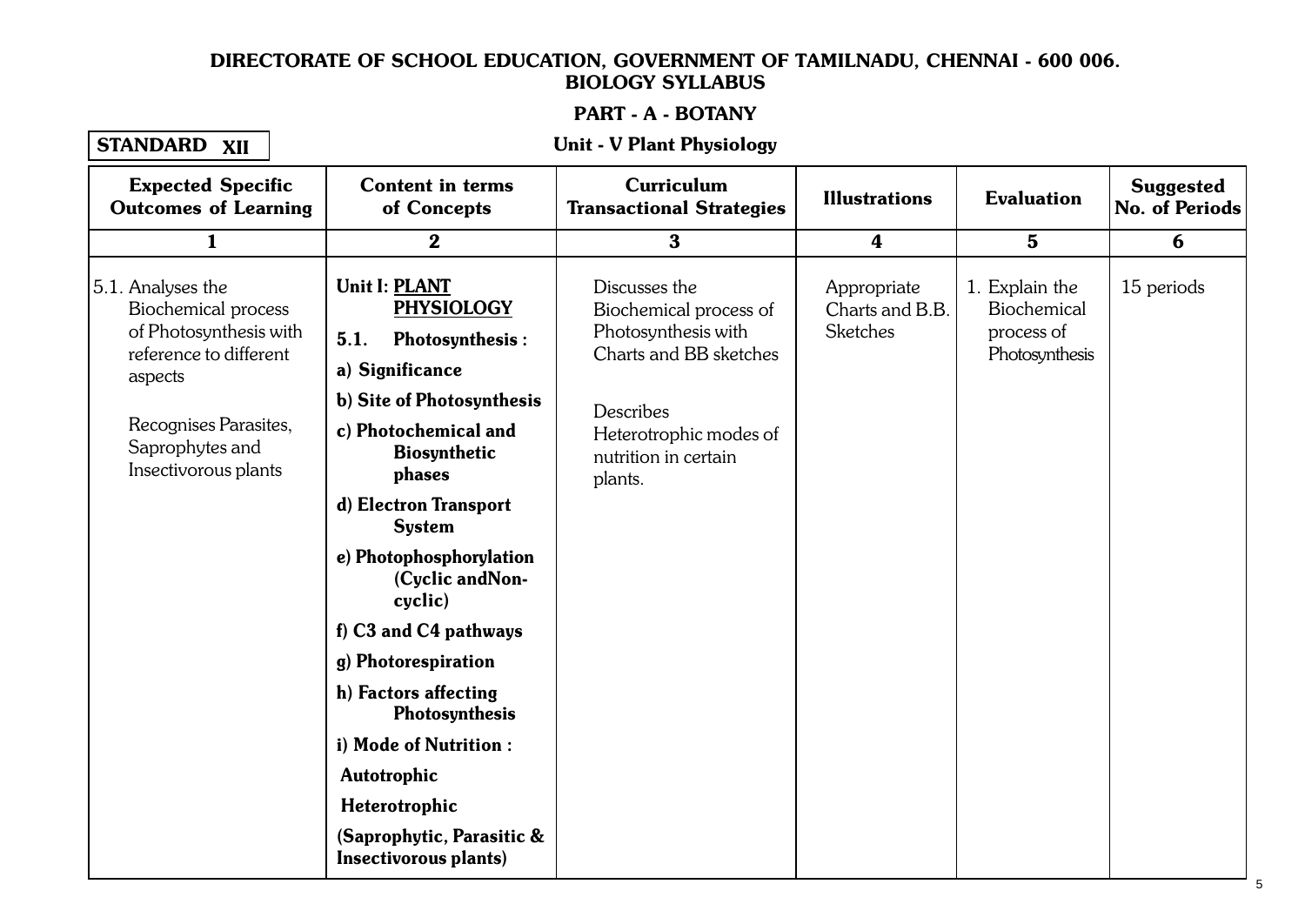#### PART - A - BOTANY 1. 1. Cellular Level Organisation of the Contract of the Contract of the Contract of the Contract of the Contr<br>1. Cellular Level Organisation of the Contract of the Contract of the Contract of the Contract of the Contract

# STANDARD XII

## XII Unit - V Plant Physiology

| <b>Expected Specific</b><br><b>Outcomes of Learning</b>                           | <b>Content in terms</b><br>of Concepts                                                                                   | Curriculum<br><b>Transactional Strategies</b>                                 | <b>Illustrations</b> | <b>Evaluation</b>                                                      | <b>Suggested</b><br>No. of Periods |
|-----------------------------------------------------------------------------------|--------------------------------------------------------------------------------------------------------------------------|-------------------------------------------------------------------------------|----------------------|------------------------------------------------------------------------|------------------------------------|
| $\mathbf{1}$                                                                      | $\mathbf{2}$                                                                                                             | $\overline{\mathbf{3}}$                                                       | $\boldsymbol{4}$     | $5\phantom{.}$                                                         | 6                                  |
| 5.2. Analyses Cellular<br>Respiration<br><b>Discriminates</b>                     | j) Chemosynthesis<br>5.2.<br><b>Respiration:</b><br>a) Mechanism<br>b) Glycolysis                                        | Discusses the aerobic<br>and anaerobic<br>respiration                         |                      | 2. Explain the<br>Biochemical<br>process of<br>Cellular<br>Respiration | 10 periods                         |
| between Aerobic and<br>Anaerobic types of<br>Respiration                          | c) Krebs cycle<br>d) Pentose Pathway                                                                                     | Discusses the effect of<br>auxins and plant<br>growth regulators on<br>plants |                      | 3. Explain the<br>process of                                           |                                    |
| 5.3. Analyses Plant<br>Growth with reference<br>to role of chemical<br>substances | e) Anaerobic Respiration<br>f) Respiratory Quotient<br>g) Compensation Point<br>h) Fermentation                          | Explains<br>Photoperiodism and<br>Vernalisation                               |                      | <b>Plant Growth</b><br>with ref. to<br>chemical<br>substances          |                                    |
| 5.4. Recalls the<br>phenomena of<br>Photoperiodism and<br>Vernalisation           | 5.3.<br><b>Plant Growth</b><br><b>Growth Regulators</b><br>Phytohormones<br><b>Auxins</b>                                |                                                                               |                      |                                                                        |                                    |
| 5.5. Sees Relationship<br>between<br>Photosynthesis and<br>Respiration            | <b>Gibberellins</b><br><b>Cytokinins</b><br><b>Ethylene</b><br><b>ABA</b><br>5.4.<br>Photoperiodism<br>and Vernalisation |                                                                               |                      |                                                                        |                                    |